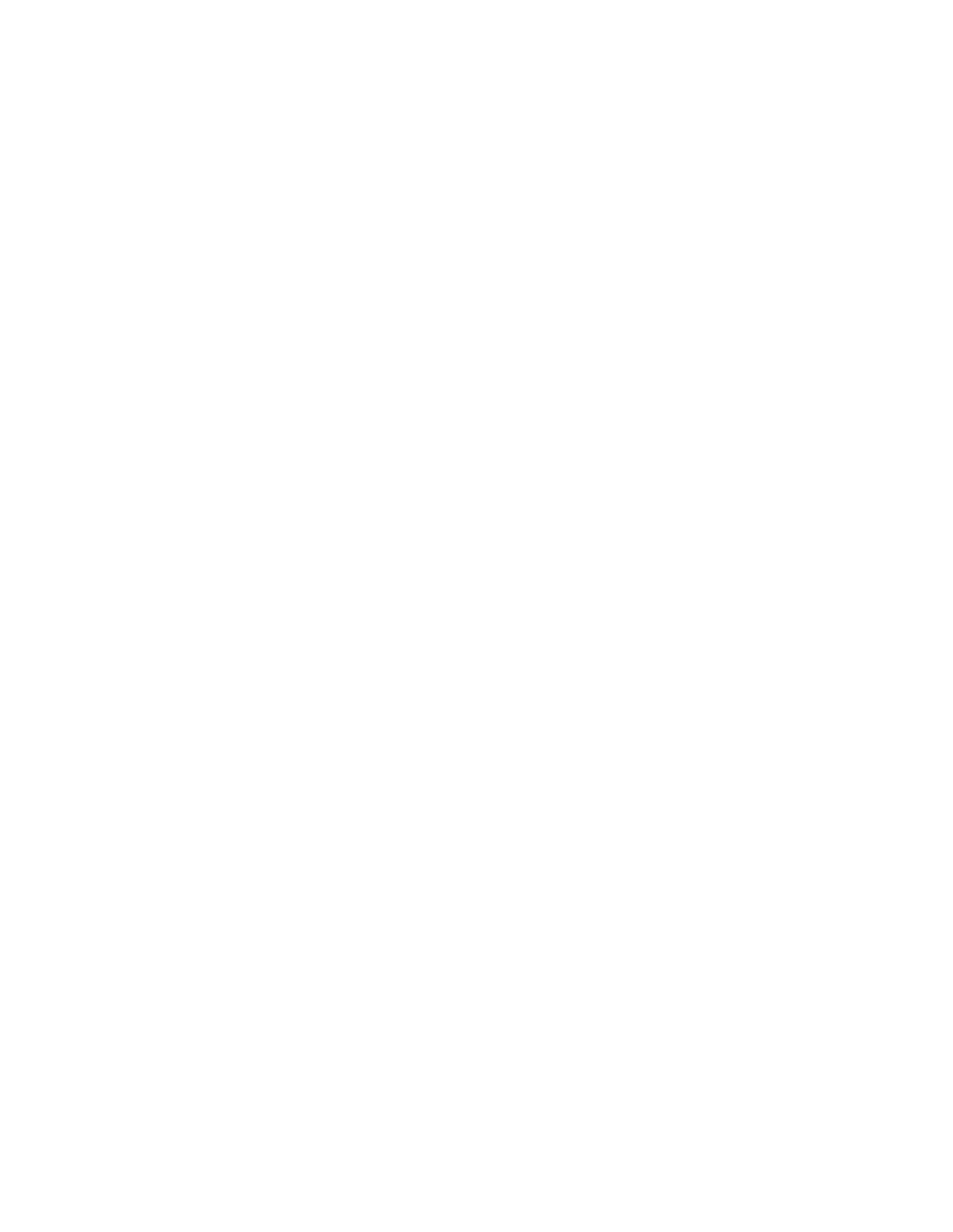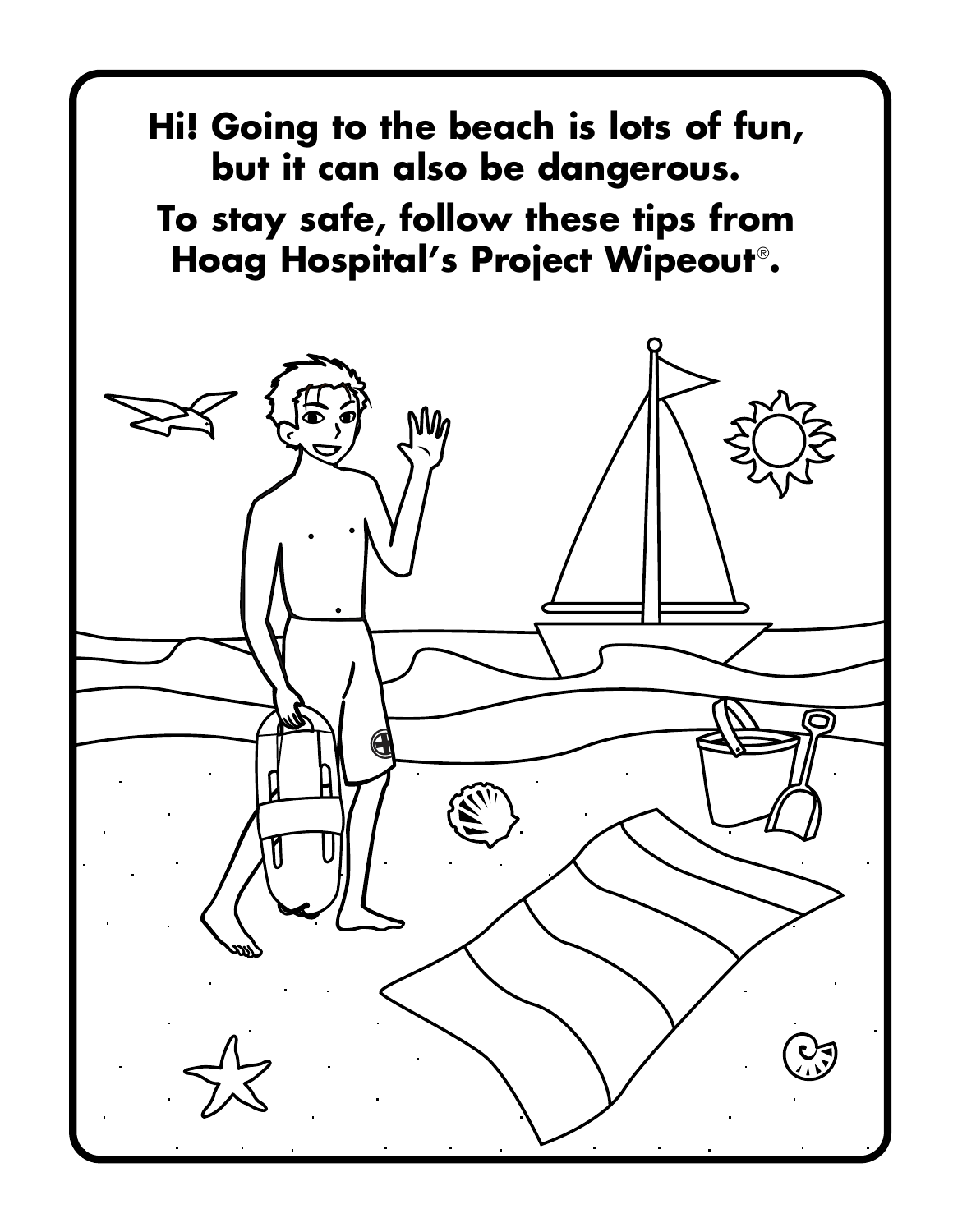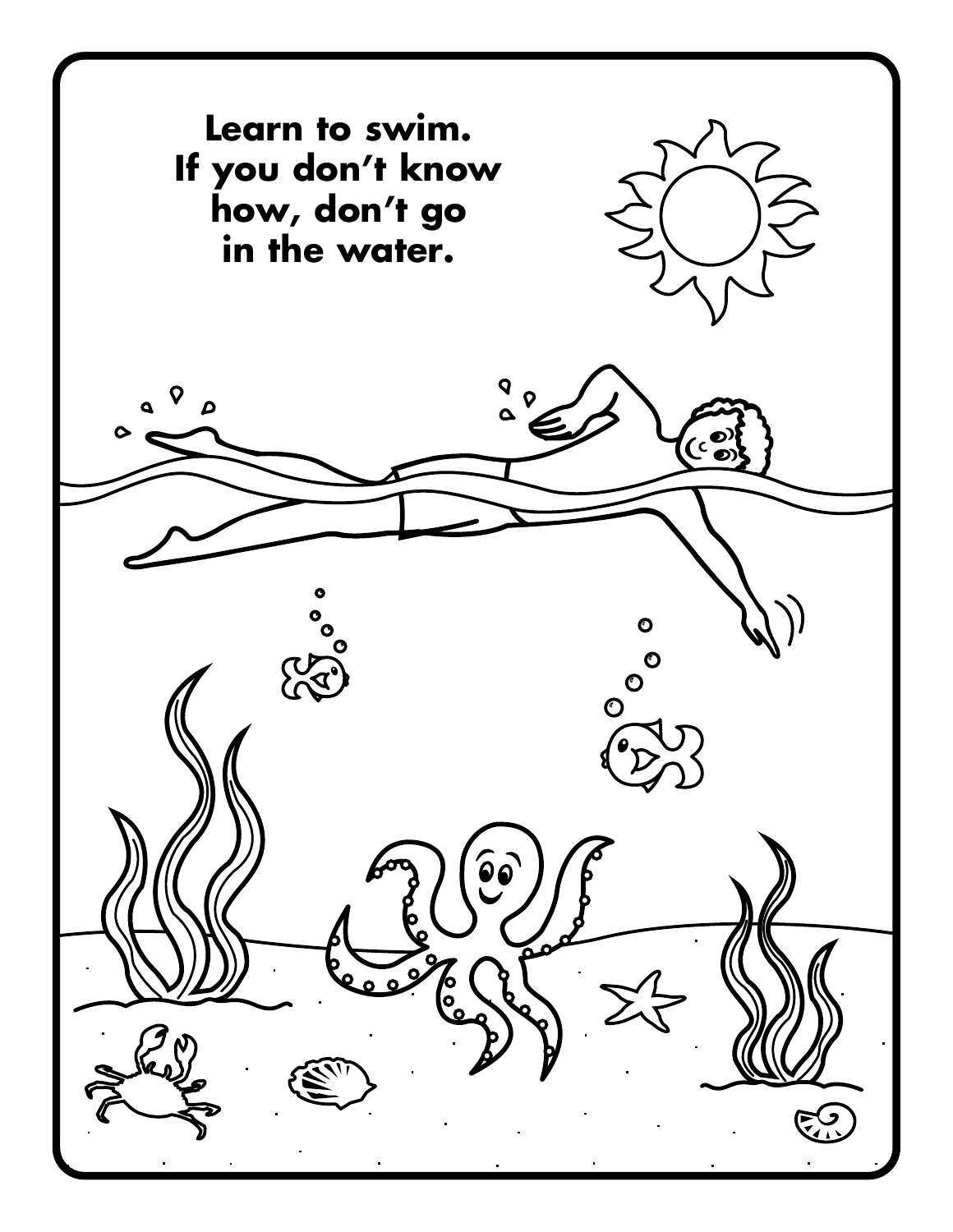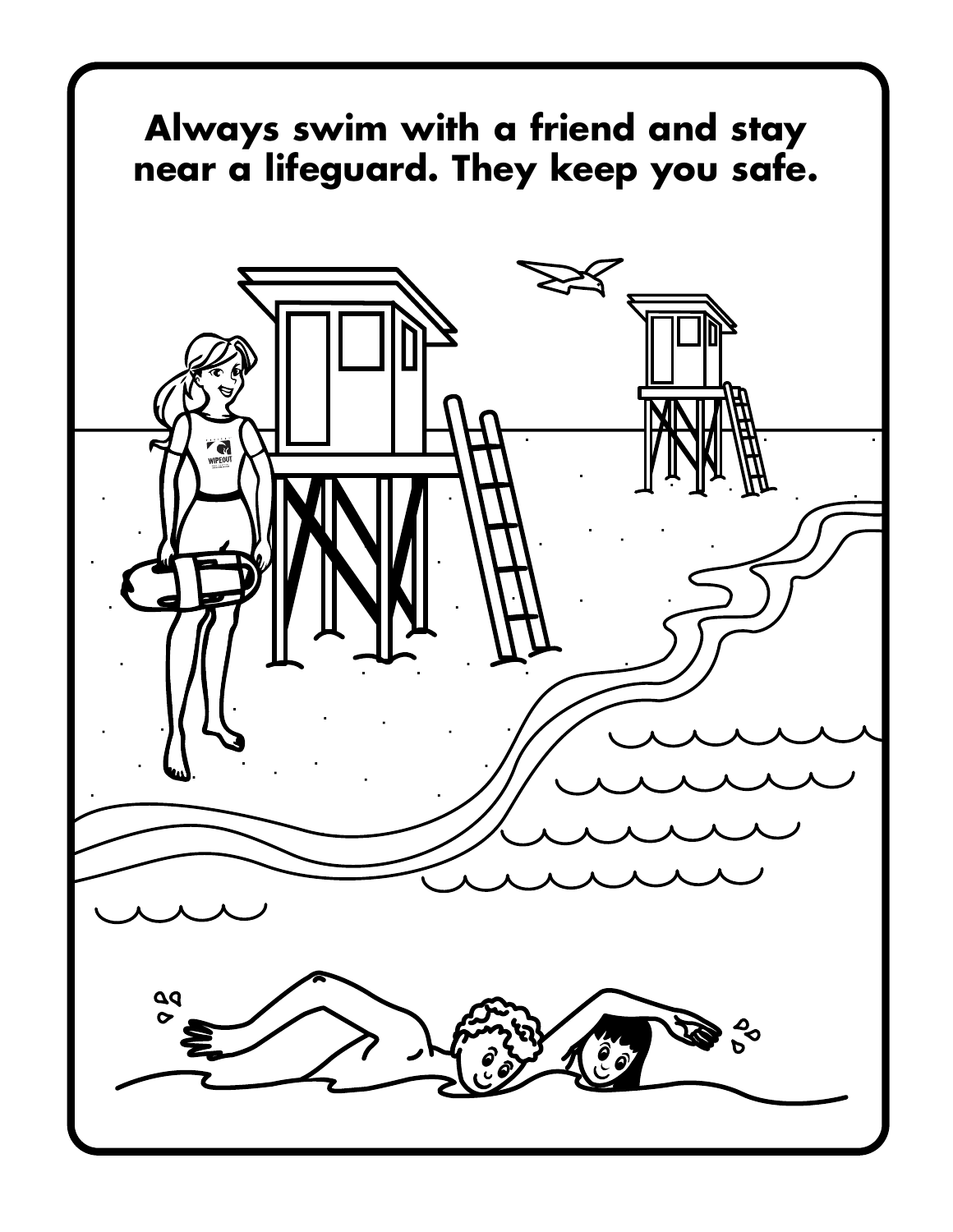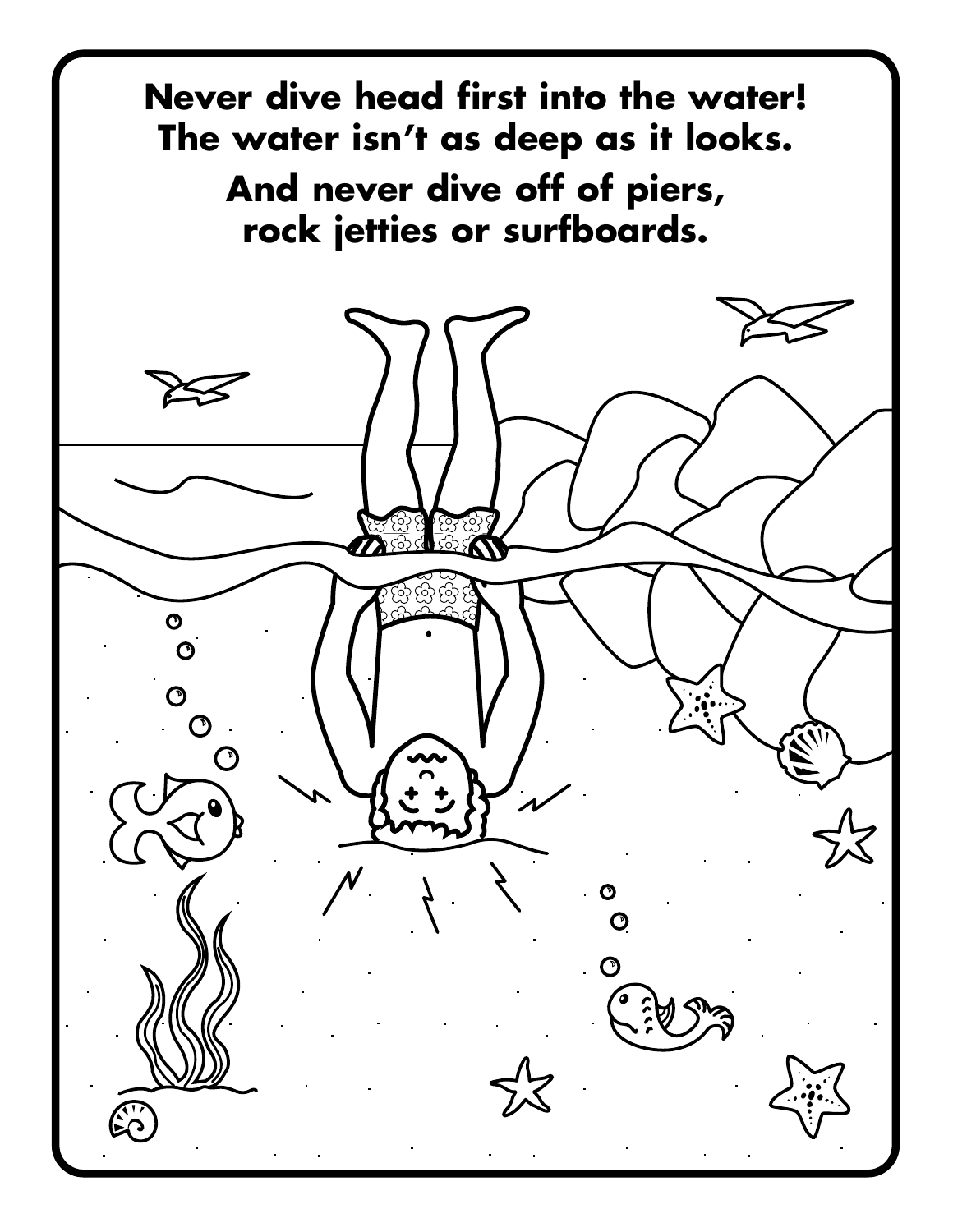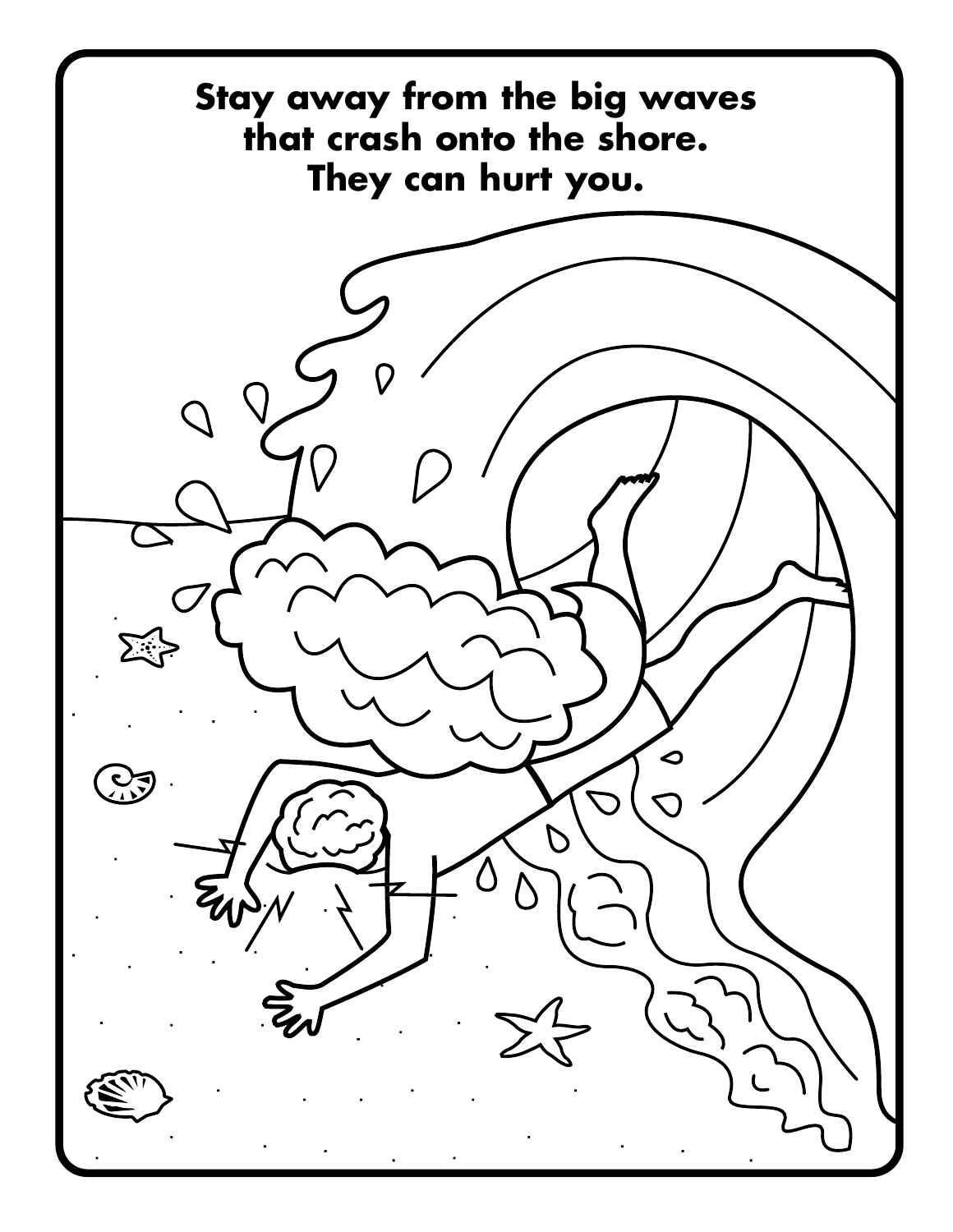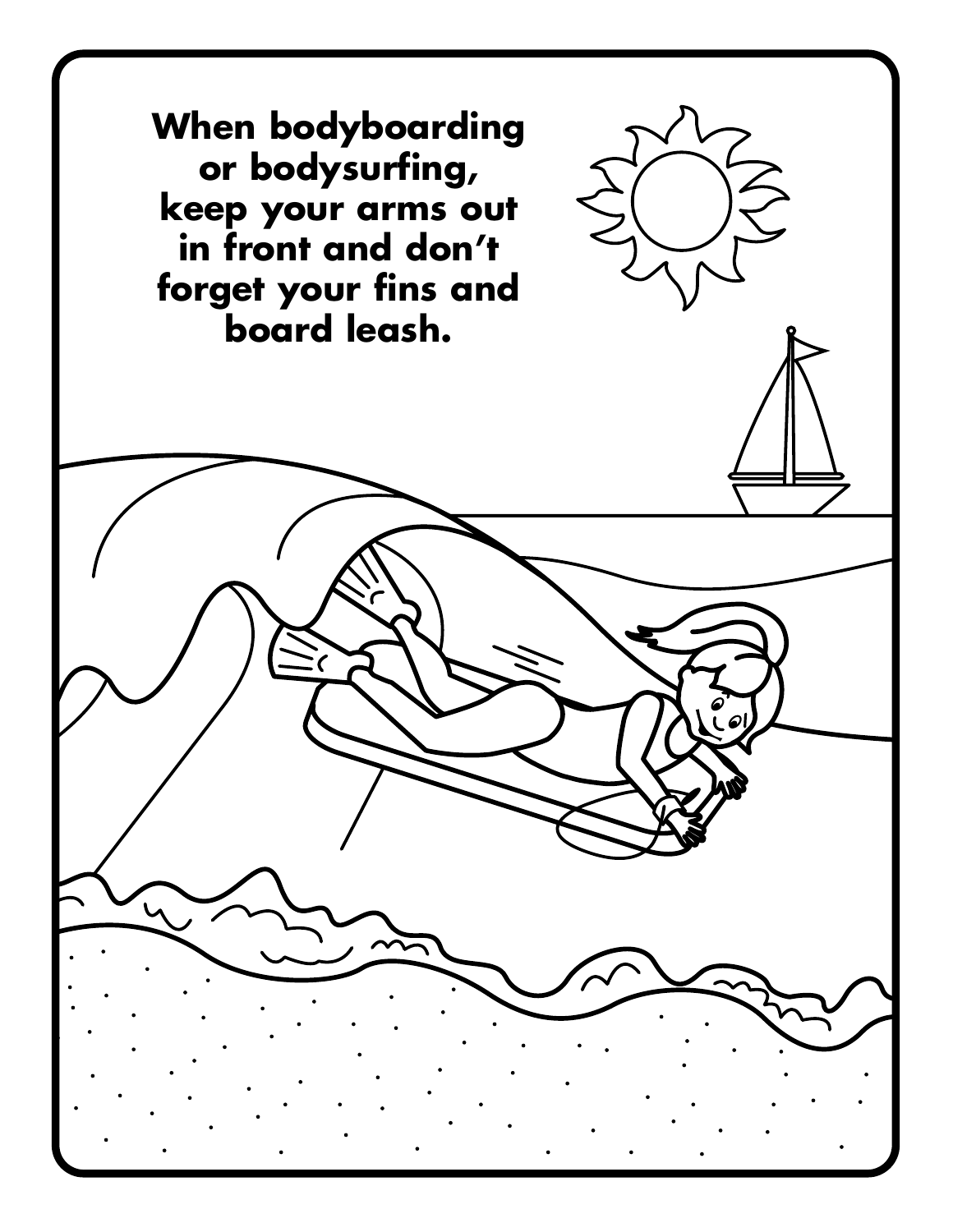

. Ho bout dive head first, 2) Stay away from big waves, 3) When dive head your dima way out in the way to dive the way board leash.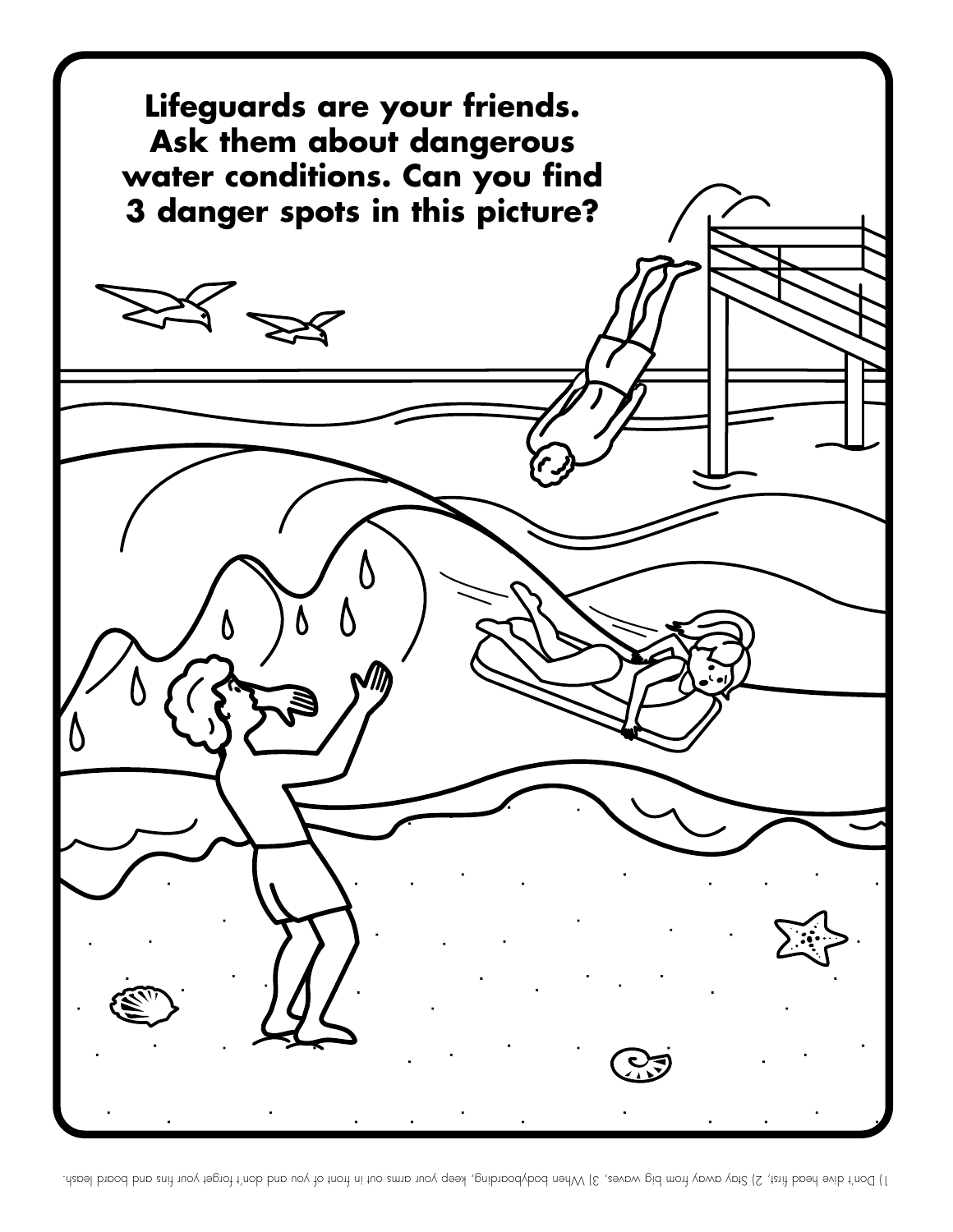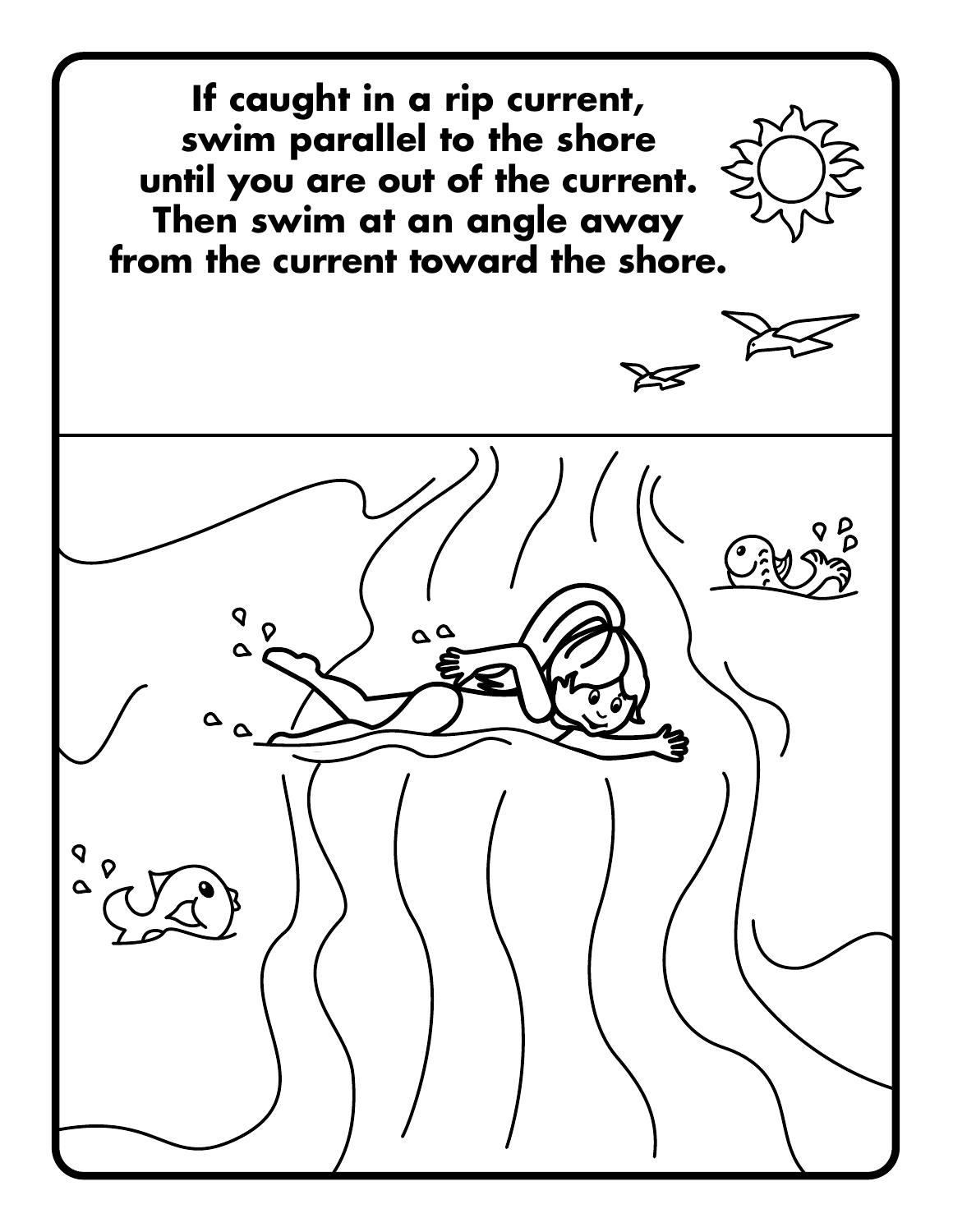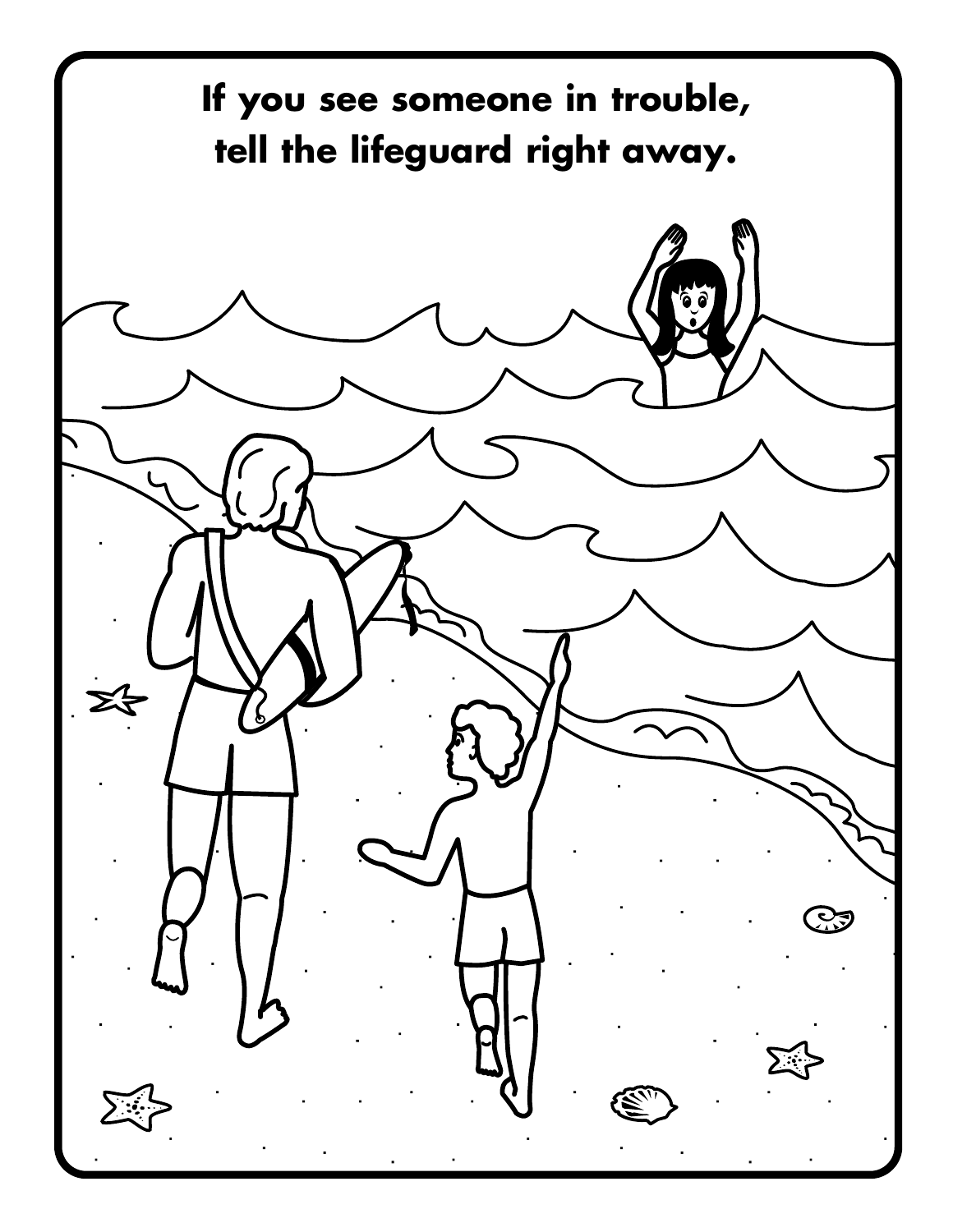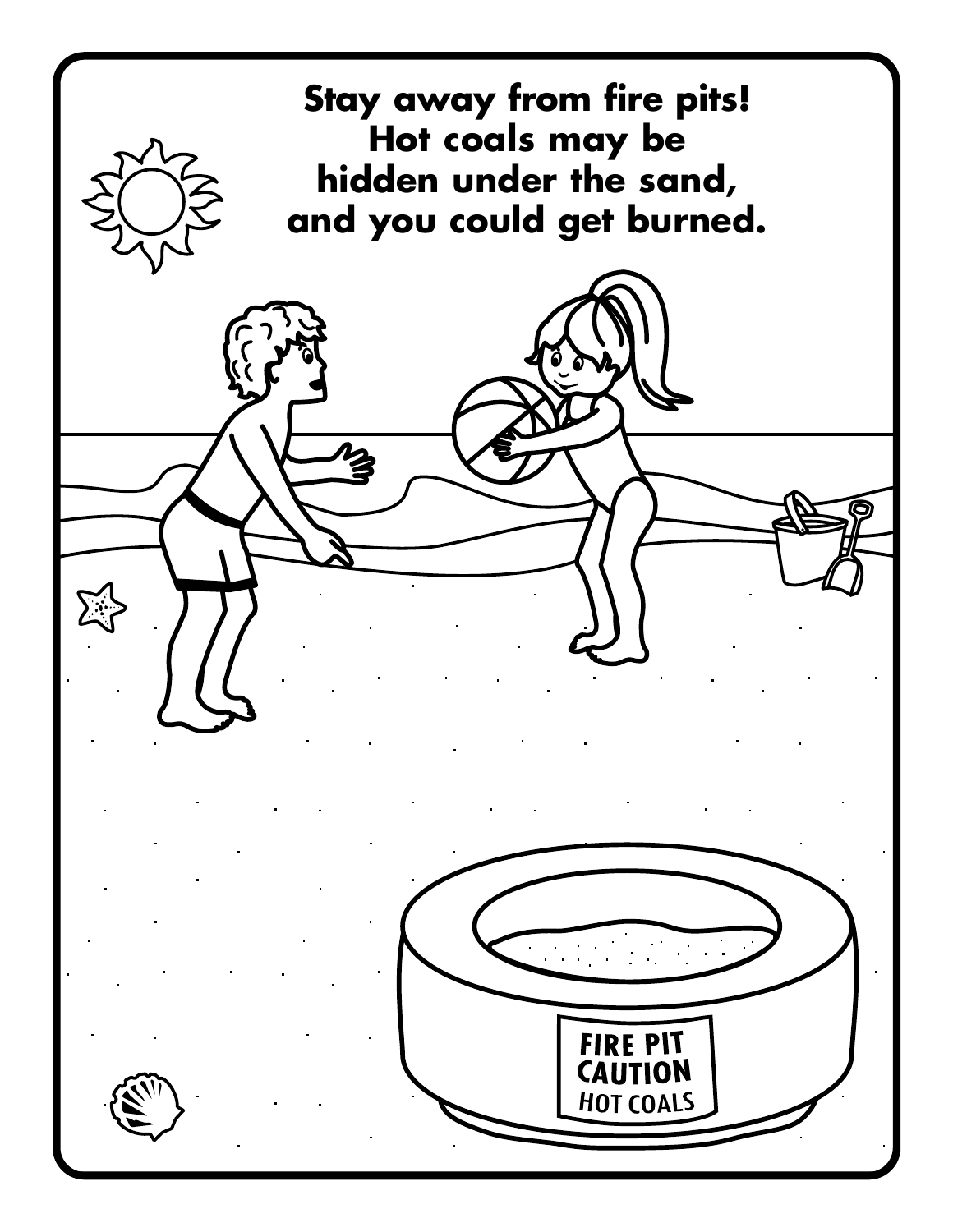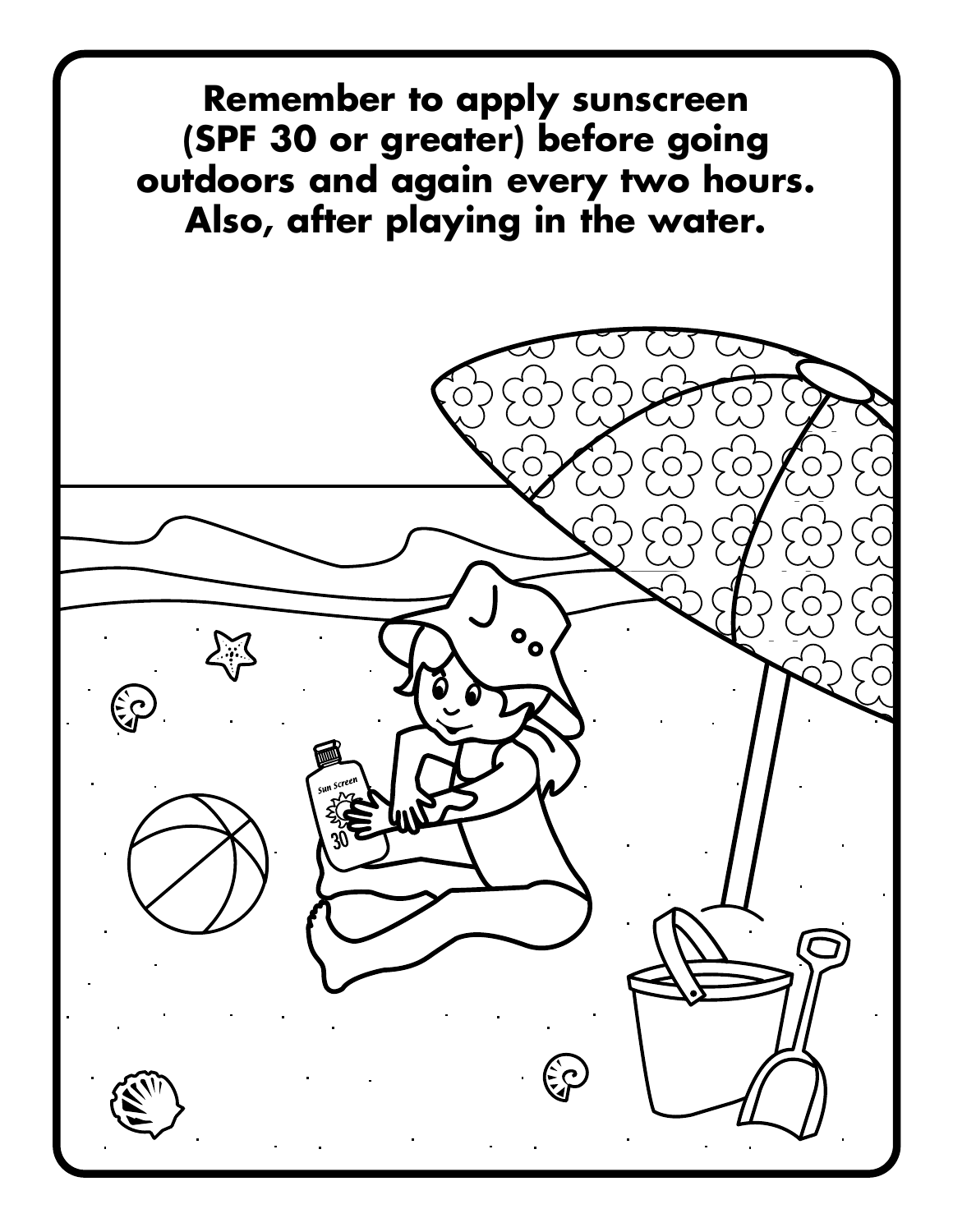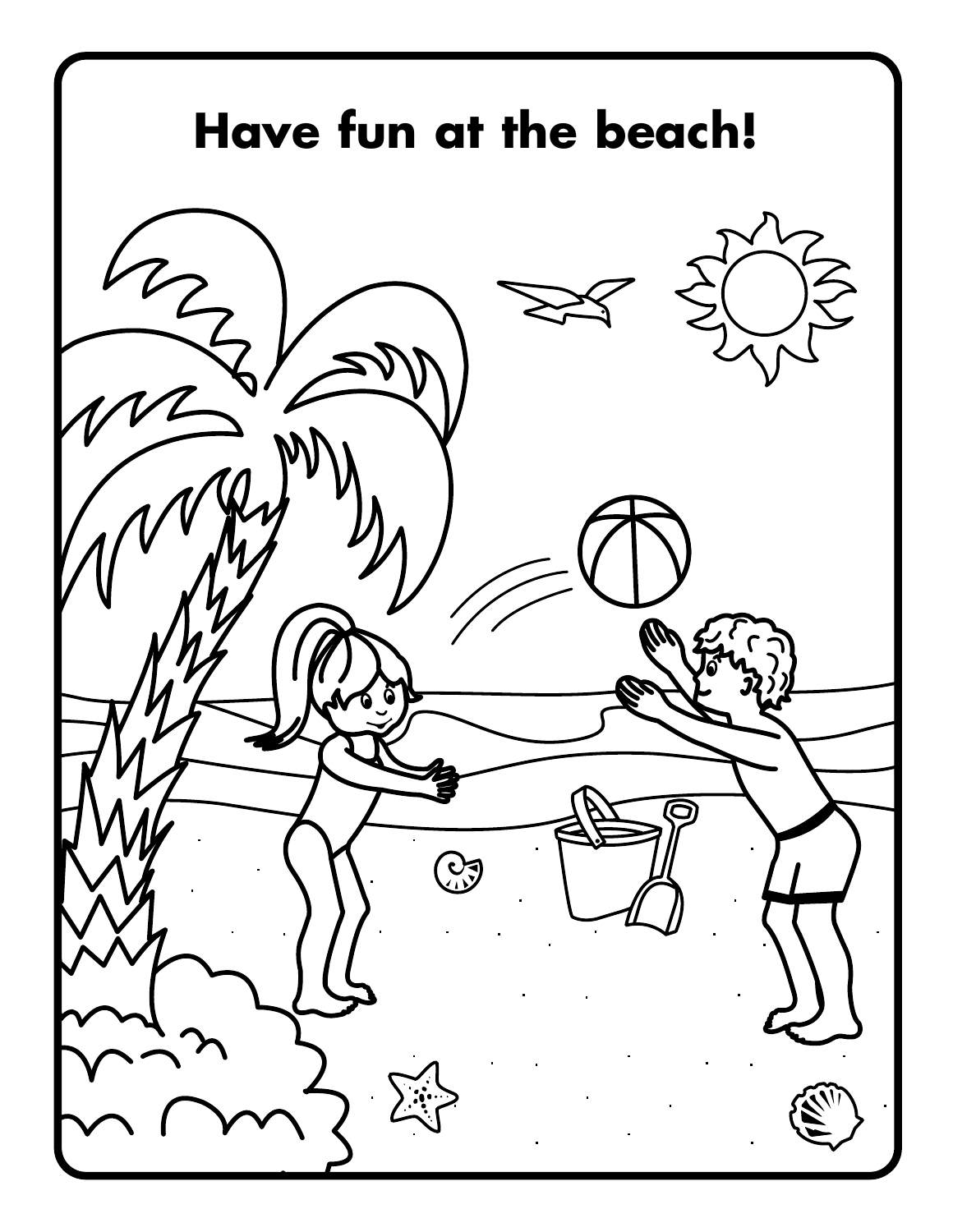





## **PROJECT WIPEOUT<sup>®</sup> SAFETY TIPS**

**By following these safety tips, you and your family can enjoy a fun and safe day at the beach.**

- Learn to swim.
- **Never swim alone, and always swim near a lifeguard.**
- Ask the lifequard about water conditions before **you go in.**
- Stay away from the big waves that crash **onto the shore.**
- **Never dive head first into the waves. And never jump or dive into the water from a pier or rock jetty.**
- **Keep your arms out in front of you when bodyboarding or bodysurfing.**
- $\bullet$  If caught in a rip current, swim parallel to the **shore until you are out of the current. Then swim at an angle away from the current toward the shore.**
- **U If you are in trouble, call or wave for help. If you see someone else in trouble, tell the lifeguard right away.**
- Stay away from fire pits! Hot coals may be hidden **under the sand and you could get burned.**
- **Remember to apply sunscreen (SPF 30 or greater) before going outdoors and don't forget to reapply sunscreen every two hours or more frequently, especially if swimming.**









 $\bullet$ 

 $\mathbf O$  $\bullet$